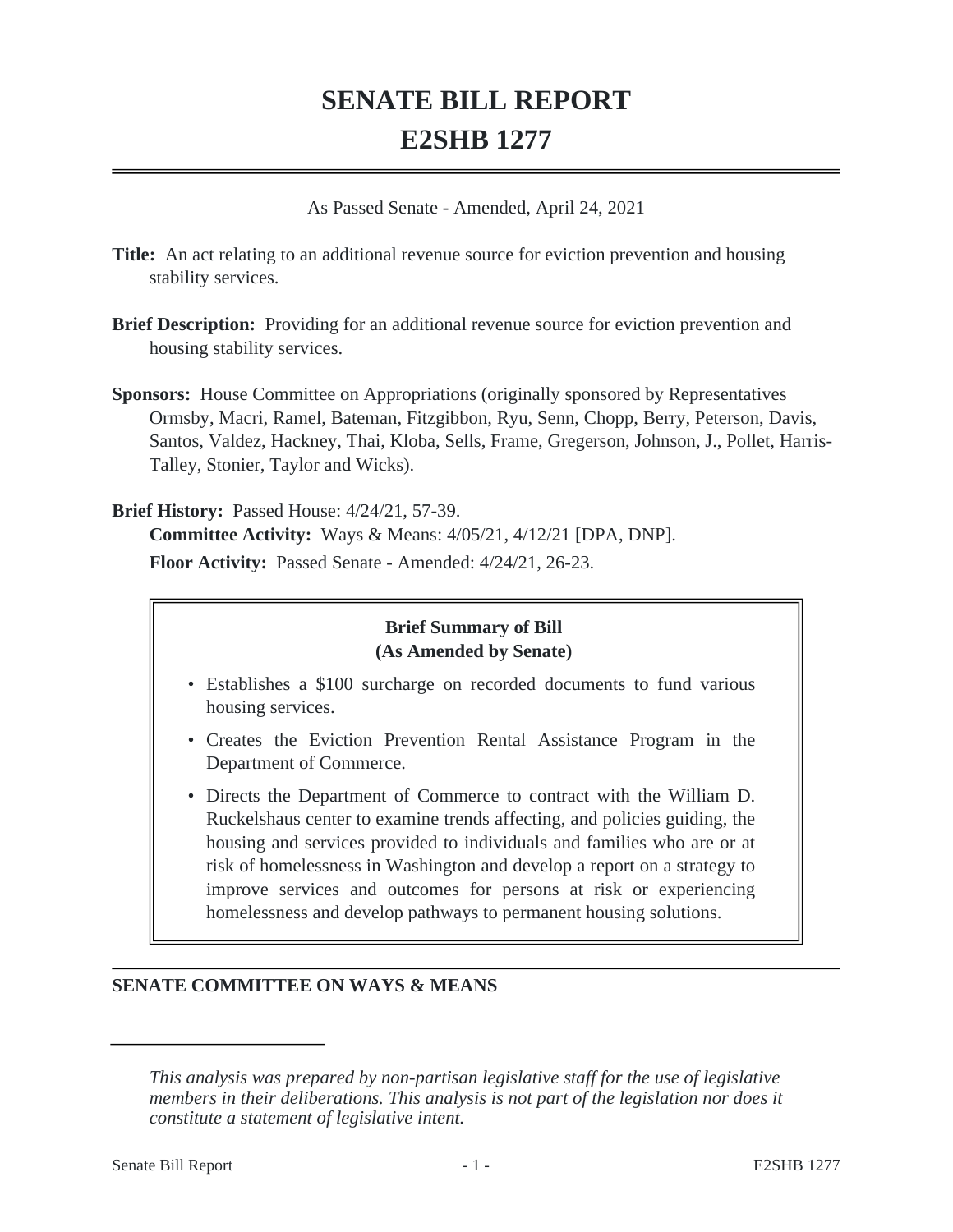#### **Majority Report:** Do pass as amended.

Signed by Senators Rolfes, Chair; Frockt, Vice Chair, Capital; Robinson, Vice Chair, Operating & Revenue; Carlyle, Conway, Darneille, Dhingra, Hasegawa, Hunt, Keiser, Liias, Pedersen, Van De Wege and Wellman.

#### **Minority Report:** Do not pass.

Signed by Senators Wilson, L., Ranking Member; Brown, Assistant Ranking Member, Operating; Honeyford, Assistant Ranking Member, Capital; Schoesler, Assistant Ranking Member, Capital; Braun, Gildon, Mullet, Muzzall, Rivers, Wagoner and Warnick.

#### **Staff:** Trevor Press (786-7446)

**Background:** Homeless Housing and Assistance Surcharges. The state and local homeless housing programs receive funding from the homeless housing and assistance surcharges collected by each county auditor when a document is recorded. The following surcharges related to affordable housing and homeless services are collected by the county, with shares of the funds distributed to the county and to the state:

- \$13 Affordable Housing for All surcharge;
- \$62 Local Homeless Housing and Assistance surcharge; and
- \$8 additional Local Homeless Housing and Assistance surcharge.

*Affordable Housing for All Surcharge.* Of the \$13 surcharge, approximately 60 percent is retained by the county for local affordable housing and assistance and approximately 40 percent is distributed to the state. The state's share of \$10 of the fee is deposited into the Affordable Housing for All Account, to be used by the Department of Commerce (Commerce) for housing and shelter for extremely low-income households. The state's share of \$3 of the fee is deposited into the Landlord Mitigation Program Account to provide financial support to landlords of tenants who receive rental assistance.

*Local Homeless Housing and Assistance Surcharge.* Of the \$62 surcharge, approximately 66 percent is retained by the county for local homeless housing and assistance. The remainder is distributed to the state for deposit in the Home Security Fund and is used by Commerce to manage the State Homeless Housing Program, issue private rental housing payments, and provide housing and shelter support.

*Additional Local Homeless Housing and Assistance Surcharge.* Of the \$8 surcharge, approximately 90 percent is retained by the county for local homeless housing and assistance and 10 percent is distributed to the state for deposit in the Home Security Fund. The funds distributed to the state may be used by Commerce for managing the state's homeless housing programs.

State Rental Assistance. Commerce administers various rental assistance programs, including the Eviction Rental Assistance Program (ERAP). ERAP was established by Commerce in 2020, using federal funding from the federal CARES Act.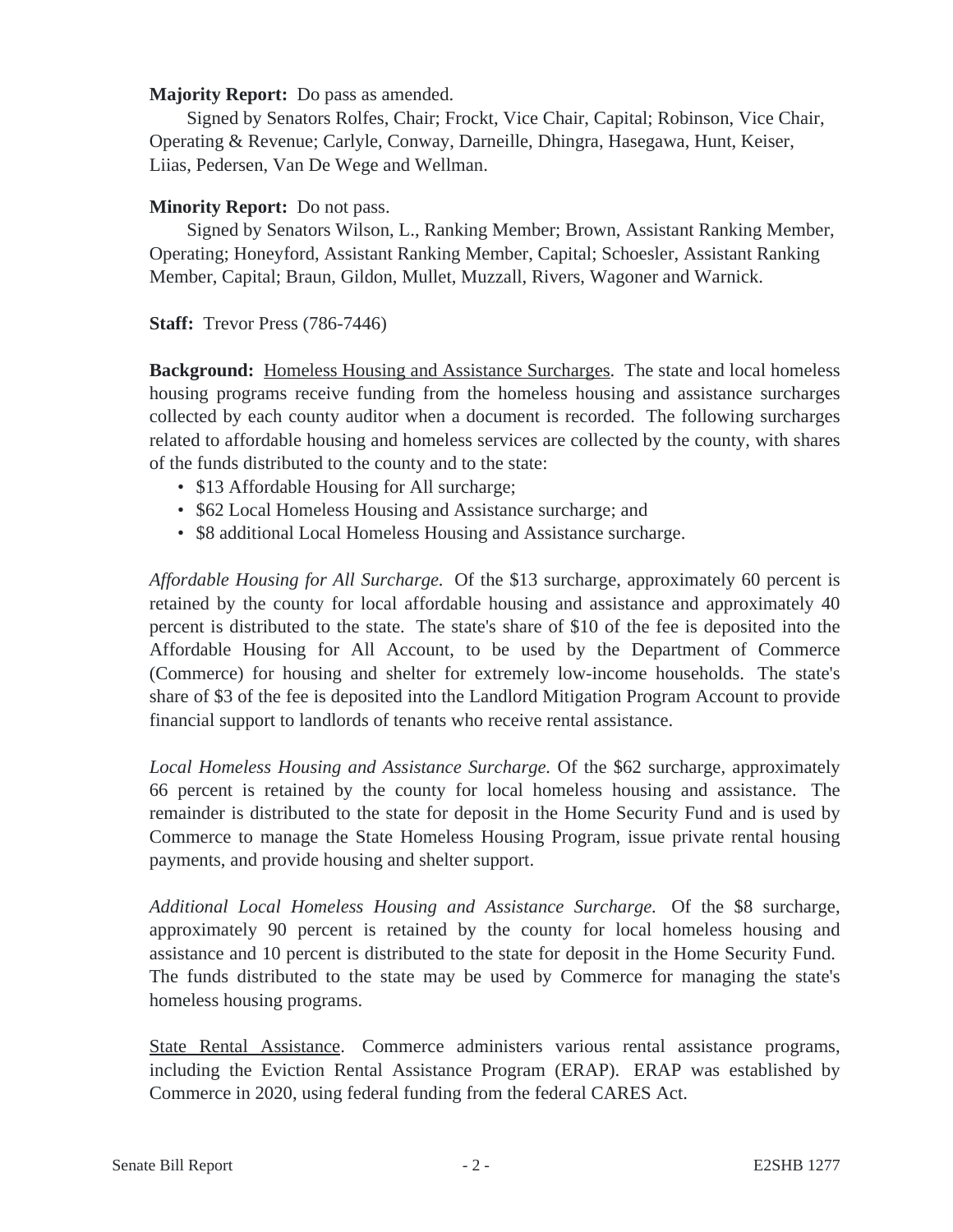Landlord Mitigation Program. The Landlord Mitigation Program (LMP) is administered by Commerce. The LMP can provide landlords of tenants who receive a housing subsidy with up to \$1,000 in reimbursement for move-in upgrades, up to 14 days of lost rent, and up to \$5,000 for damage caused by a tenant. The maximum a landlord can receive from all combined claims under the LMP is \$5,000.

Permanent Supportive Housing. Permanent Supportive Housing (PSH) is defined as subsidized, leased housing with no limit on the length of stay that prioritizes people who need comprehensive support services to retain tenancy. PSH uses admissions practices designed to lower barriers to entry that would be typical for other rental housing, especially related to rental history, criminal history, and personal behaviors. PSH is paired with voluntary on or off-site supportive services.

**Summary of Amended Bill:** Housing Surcharge. An additional \$100 surcharge must be collected by a county auditor for each document recorded, with some exceptions. The funds collected must be fully remitted to the state to be distributed as follows:

- 20 percent of funds must be deposited into the Affordable Housing for All Account for the operations, maintenance, and service costs for PSH;
- from July 1, 2021, through June 30, 2023, 4 percent of funds must be deposited into the Landlord Mitigation Program Account (LMPA) for the LMP;
- after June 30, 2023, 2 percent of funds must be deposited into the LMPA; and
- the remainder of funds must be distributed to the Home Security Fund Account, with at least 60 percent funds to be used for project-based vouchers for nonprofit housing providers or public housing authorities, emergency housing, rapid rehousing, and acquisition. At least 50 percent of persons receiving these services must be living unsheltered at the time of initial engagement.

In addition, funds may be used forforeclosure prevention services, rental assistance for people experiencing homelessness, and tenant education and legal assistance.

Eviction Prevention Rental Assistance Program. The Eviction Prevention Rental Assistance Program (EPRAP) is created and is to be administered by Commerce to prevent evictions by providing resources to households most likely to become homeless or to suffer severe health consequences, or both, after an eviction, while prioritizing households disproportionately impacted by public health emergencies, homelessness, and housing instability.

Commerce must provide grants to eligible organizations to provide assistance to program participants. Eligible organizations are defined as local governments, local housing authorities, behavioral health administrative services organizations, nonprofit community or neighborhood-based organizations, federally recognized tribes, and regional or statewide nonprofit housing assistance organizations.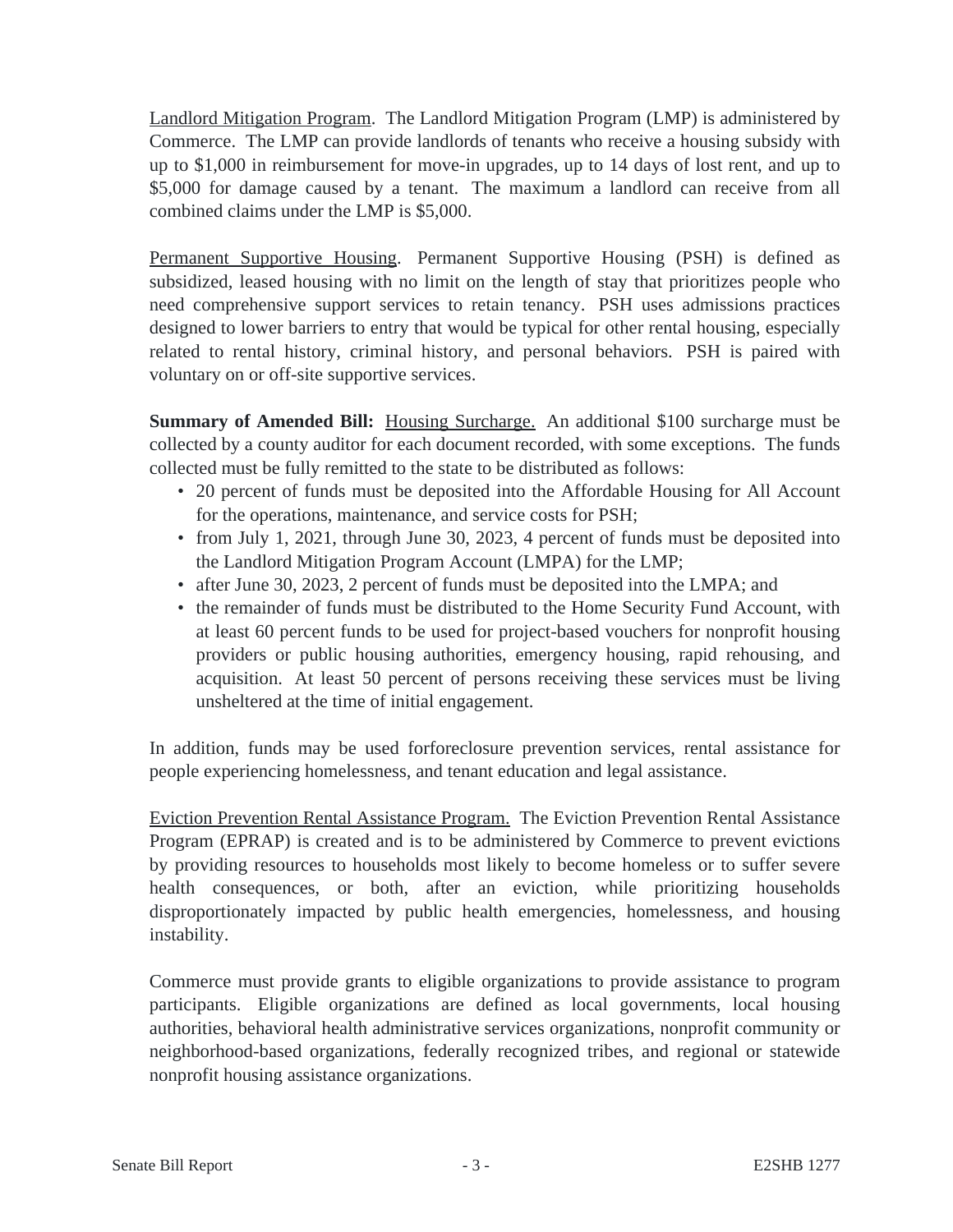Commerce must award grant funds in a manner proportional to the amount of revenue collected from the \$100 surcharge in the county being served by the grantee and must give counties the right of first refusal to receive funds. If a county refuses the funds or does not respond within a timeframe established by Commerce, it must identify an alternative grantee.

Eligible organization grantees must work with organizations rooted in communities of color to assist and serve marginalized populations within their communities. At least 10 percent of the grant total must be subgranted to organizations that serve and are substantially governed by marginalized populations. A grantee may request an exemption from the subgrant requirement if they are unable to subgrant with an organization that serves and is substantially governed by marginalized populations, or if the grantee provides Commerce with a plan to spend 10 percent of the grant total in a manner that Commerce determines will improve racial equity for historically underserved communities more effectively than a subgrant.

Grant funds must be used for rent assistance, utility assistance, and administrative costs of the eligible organization. The following households are eligible to receive assistance:

- those with incomes at or below 80 percent of the county area median income;
- families with children, living in doubled up situations, young adults, senior citizens, and others at risk of homelessness or significant physical or behavioral health complications from homelessness; and
- those that meet any other eligibility requirements established by Commerce in consultation with stakeholder groups.

A landlord may assist an eligible household with applying for assistance, or may apply on the eligible household's behalf.

Commerce must ensure equity in the program by developing performance measures and benchmarks that promote equitable program access and equitable program outcomes. Performance measures and benchmarks must be developed by Commerce in consultation with stakeholder groups. The measures and benchmarks must ensure the race and ethnicity of households served under the program are proportional to the numbers of people at risk of homelessness in each county for various racial groups.

Performance-Based Funding. Starting on July 1, 2023, 15 percent of funds for project-based vouchers for nonprofit housing providers or public housing authorities and related services, emergency housing, rapid rehousing, and housing acquisition are tied to performance-based metrics which are created and enforced by Commerce. Counties who fail to meet or exceed the majority of targets specified by Commerce for two consecutive years must enter into a corrective action plan and may be subject to fund reductions. Commerce is allowed to reallocate unspent funds from counties that fail to meet targets.

Reporting on and Examination of Programs. Commerce must report on the expenditures,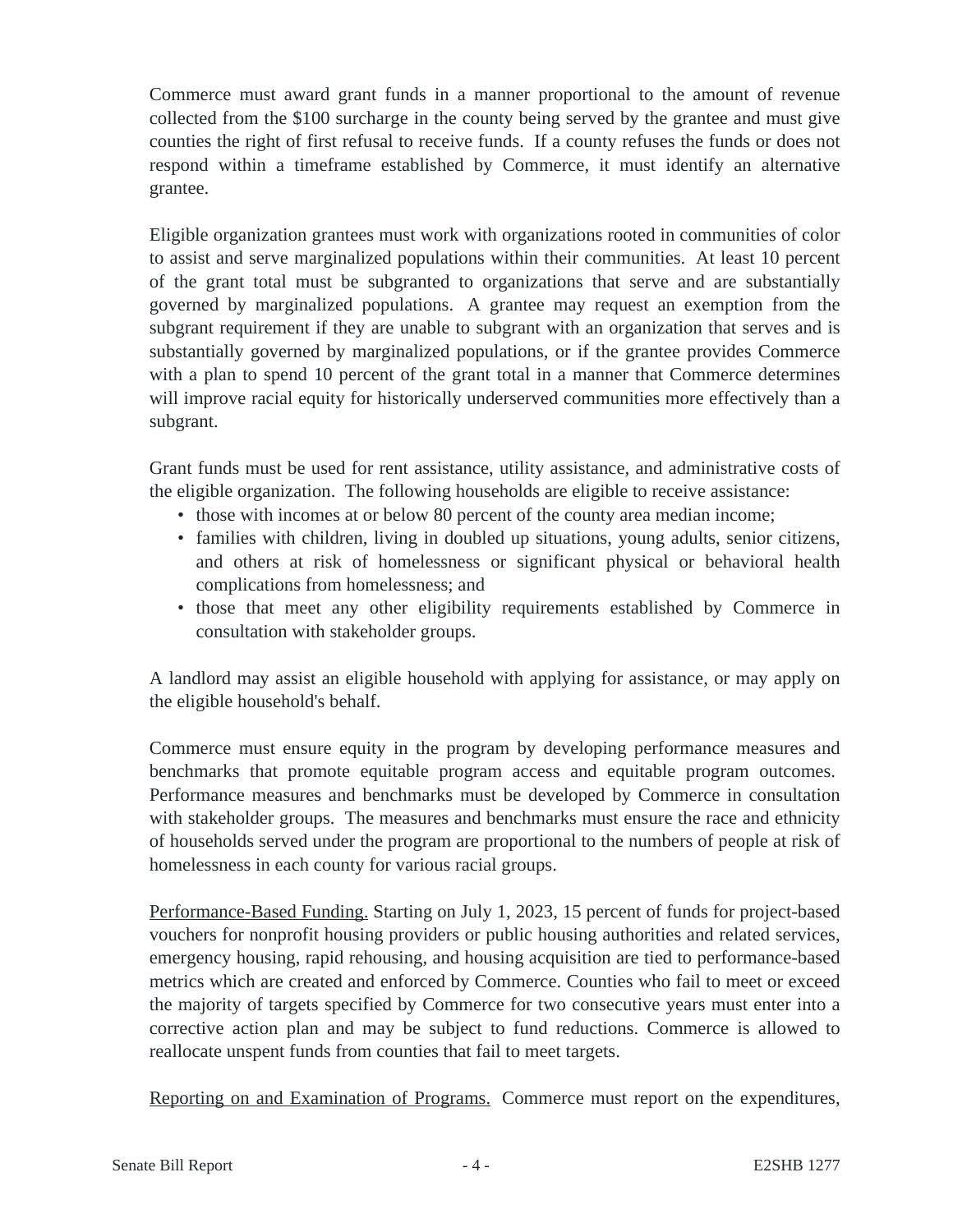performance, and outcomes of the EPRAP, rapid rehousing, project based vouchers, and housing acquisition funded in the bill in its annual update on the state's homeless housing strategic plan. The report must include the number of households served in the following categories: adults without children; households with children; unaccompanied youth; and young adults. The report must include county-level data of the programs described in the bill.

Commerce is directed to contract with the William D. Ruckelshaus center to conduct an examination of trends affecting, and policies guiding, the housing and services provided to individuals and families who are or at risk of homelessness in Washington. The center must also facilitate meetings and discussions with legislators, members of the executive branch, and stakeholders to develop and implement a long-term strategy to improve services and outcomes for persons at risk or experiencing homelessness and develop pathways to permanent housing solutions. Fact-finding reports are due December 1, 2021, and December 1, 2022, with a final report on a strategy including an examination of the manner and amount which the state funds homelessness housing and services and performance measures that must be achieved to receive state funding.

#### **Appropriation:** None.

**Fiscal Note:** Available.

### **Creates Committee/Commission/Task Force that includes Legislative members:** No.

**Effective Date:** Ninety days after adjournment of session in which bill is passed.

**Staff Summary of Public Testimony on Engrossed Second Substitute House Bill:** *The committee recommended a different version of the bill than what was heard.* PRO: We know how to end chronic homelessness. I see firsthand that the need is truly first hand. It is critical to keep people housed and landlords in the rental business. Had there been a bill like this, it would have prevented me from experiencing homelessness twice. It is hard to hear the pain people experience in trying to keep themselves housed. All of the people I have sold houses to support this bill, the challenges faced by people trying to stay housed is high and is even higher during the pandemic. New homeowners would be happy to pay an additional \$100 to help their fellow Washingtonians stay housed. In Washington, 212,000 people are behind on rent and this is disproportionately impacting people of color. We believe that many people with subsidized housing would be unable to stay in housing without the assistance they have received. We need a long-term solution to housing for people to come out of this pandemic. Rent increases and evictions were already one of the biggest challenges before the pandemic, it has gotten worse. This disproportionately impacts black and brown individuals and this impacts Eastern Washington just as, if not more than, it does Western Washington. Funding to keep families in their homes is very important. Prevention help is much more economically viable than helping people who have already lost their homes. All of these programs have been extremely successful.